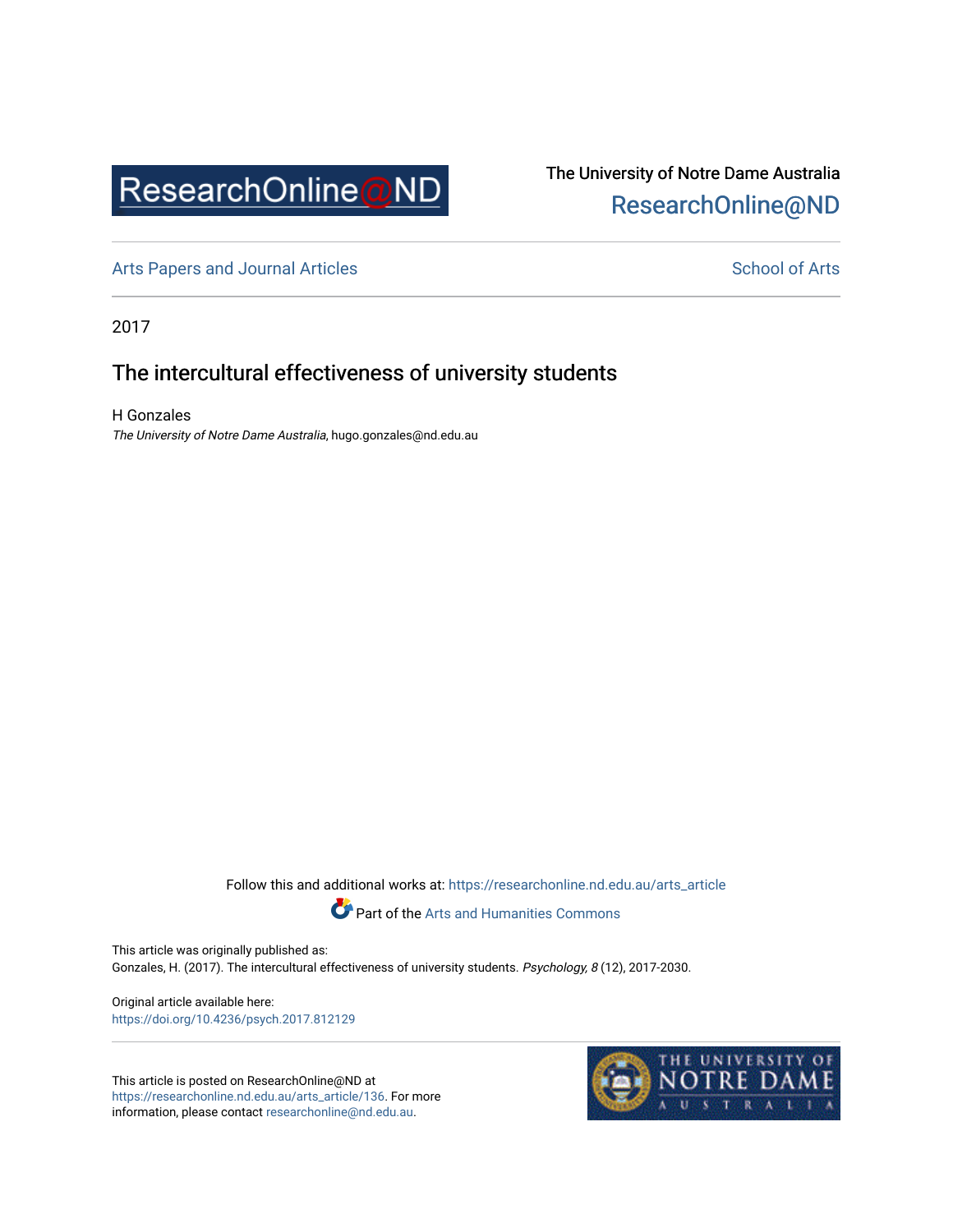This is an Open Access article distributed in accordance with the Creative Commons Attribution 4.0 International license (CC BY 4.0), which permits unrestricted use, distribution, and reproduction in any medium, provided the original author and source are credited. See[: https://creativecommons.org/licenses/by/4.0/](https://creativecommons.org/licenses/by/4.0/) 

This article originally published in *Psychology* available at: <https://doi.org/10.4236/psych.2017.812129>

Gonzales, H. (2017). The intercultural effectiveness of university students. *Psychology, 8*(12), 2017- 2030. doi: 10.4236/psych.2017.812129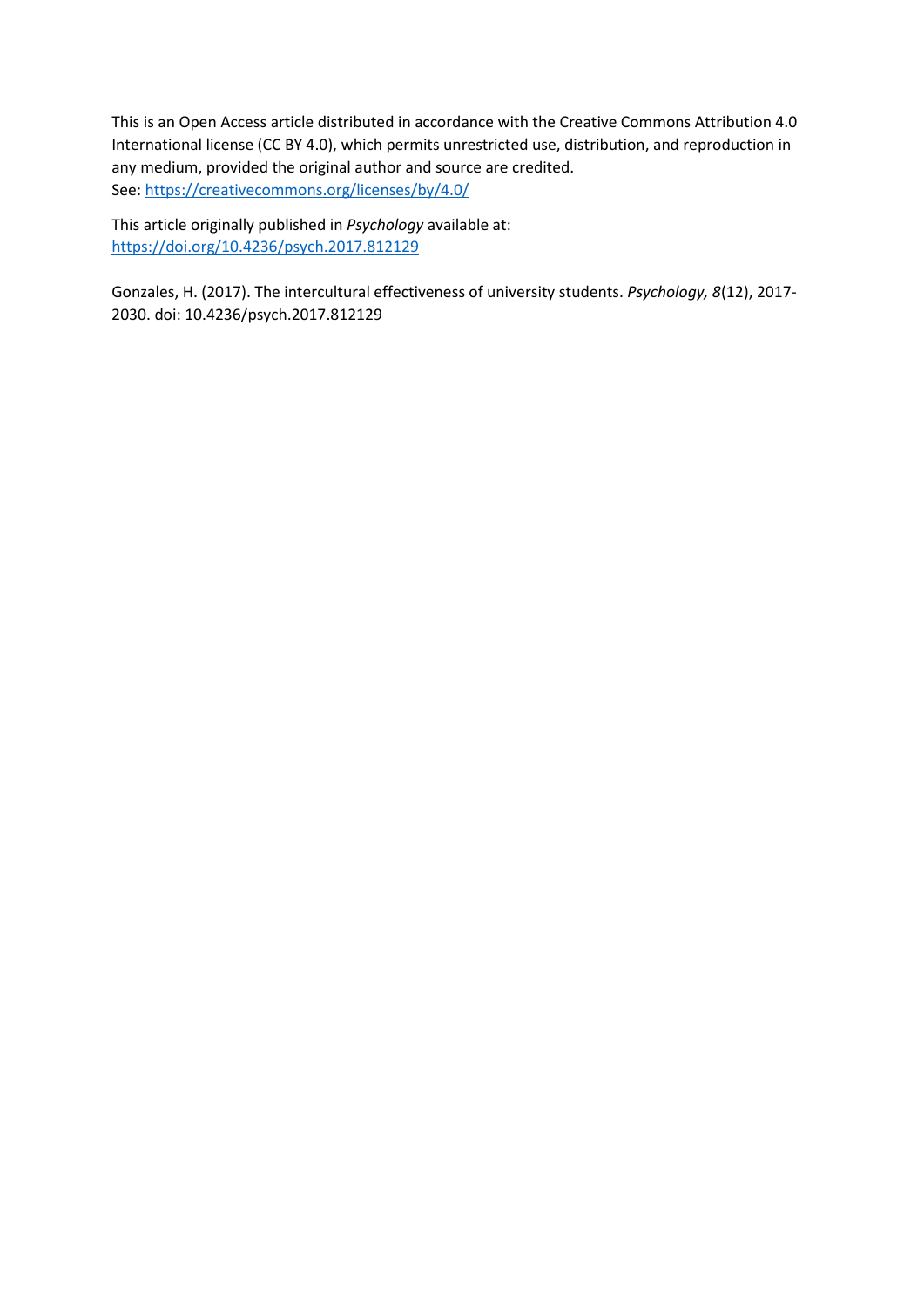

# **The Intercultural Effectiveness of University Students**

## **Hugo M. Gonzales\***

University of Notre Dame, Sydney, Australia Email: hugo.gonzales@nd.edu.au, hugonzales8@gmail.com

How to cite this paper: Gonzales, H. M. (2017). The Intercultural Effectiveness of University Students. Psychology, 8, 2017-2030. <https://doi.org/10.4236/psych.2017.812129>

Received: August 6, 2017 Accepted: October 21, 2017 Published: October 24, 2017

Copyright © 2017 by author and Scientific Research Publishing Inc. This work is licensed under the Creative Commons Attribution International License (CC BY 4.0).

<http://creativecommons.org/licenses/by/4.0/>

 $\odot$ Open Access

# **Abstract**

Intercultural communication has reached new levels with economic globalization, increased sophistication of communication technologies, and "internationalization" of education. As a critical tool for intercultural effectiveness, having a multicultural personality shapes the nature of interaction with people from other cultural backgrounds. In the university context, to advance internationalization, tertiary institutions need to be real international centers for teaching and learning with respect to people's world views. This study aimed to explore intercultural effectiveness of university students by using the Multicultural Personality Questionnaire (MPQ). With this purpose in mind, 493 students from the University of Notre Dame (ND), Sydney participated in a survey utilizing the MPQ. This study ascertained differences in dimensions of the MPQ for several demographic variables such as traditional (<24 years of age) vs. non-traditional (>24 years of age) university students, gender, religious affiliation, bicultural status, and level of study. This study confirmed significant differences in intercultural effectiveness across various countries as well as gender, non-traditional students, and bicultural study. It also stressed the role of curriculum changes at universities to strengthen intercultural effectiveness.

# **Keywords**

Intercultural Effectiveness, Multicultural Personality Questionnaire, University Teaching, Multiculturalism, Biculturalism

# **1. What Is Intercultural Effectiveness?**

Intercultural effectiveness can be defined as the ability to interact and collaborate with people from diverse cultural backgrounds to enhance beneficial out- \*Lecturer, Clinical Psychologist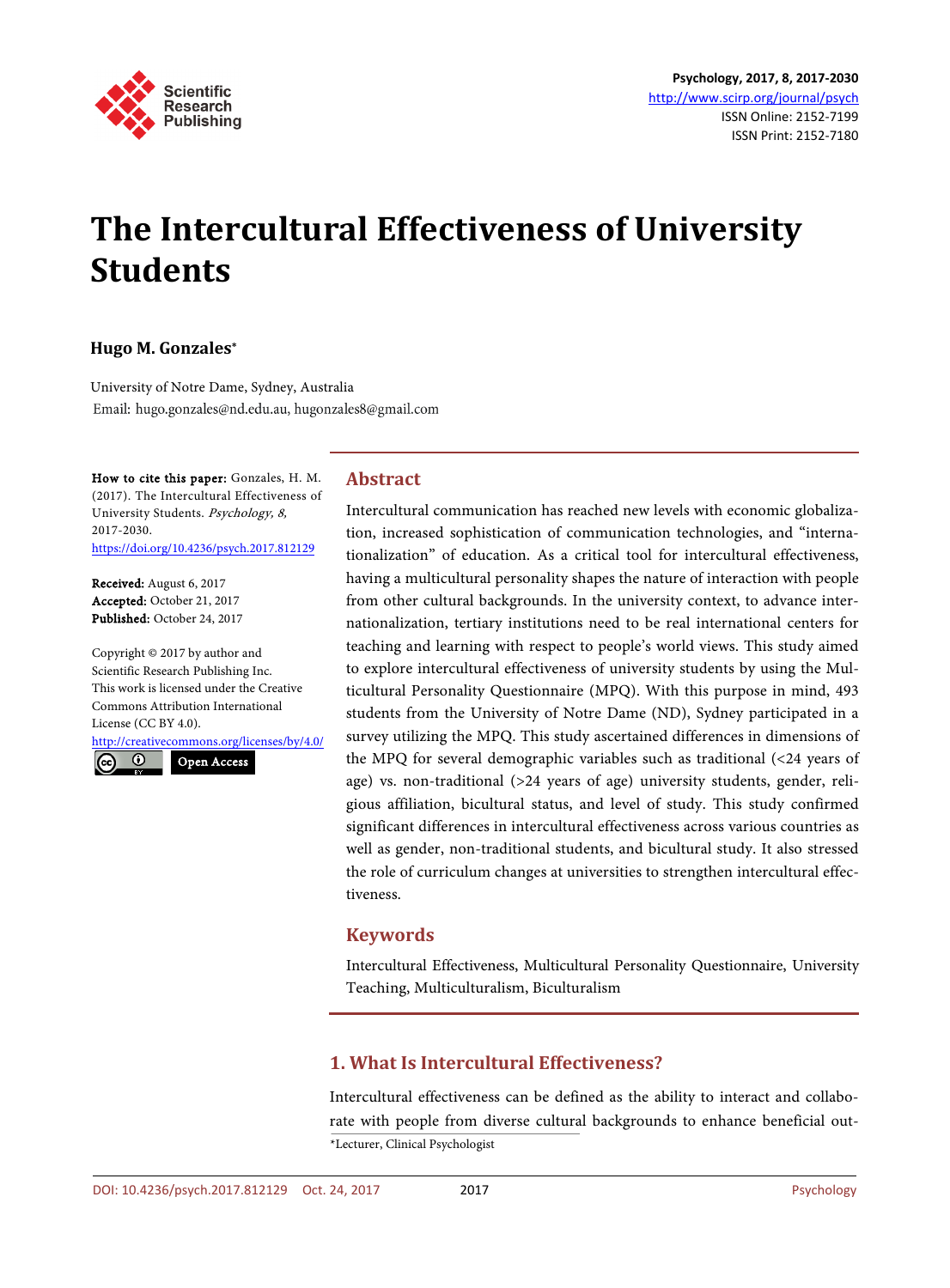comes [\(Simkhovych, 2009\)](#page-15-0). The goal of intercultural effectiveness is to minimize the risk of failure and enhance both the individual's and the organization's chances of success in an international environment. Consequently, intercultural effectiveness promotes psychological well-being and availability of social support [\(Van Oudenhoven & Van der Zee, 2002\)](#page-15-1). As [Nesdale, Robbé, and Van Ouden](#page-15-2)[hoven \(2012\)](#page-15-2) confirmed, intercultural effectiveness has a predictive significance in social milieus characterized by the presence of people from diverse ethnic background. In the university context, it facilitates communication and interaction between local and international students.

Another concept that has been often used interchangeably with intercultural effectiveness is intercultural competence. Intercultural competence is defined as a capability to successfully perform in intercultural encounters [\(Deardorff,](#page-14-0)  [2006\)](#page-14-0). [Taylor \(1994:](#page-15-3) 172-173) asserted that intercultural competence results in "perspective transformation" derived from people influencing each other and reviewing their own values through that encounter. Deardorff confirmed two elements of intercultural competence being effectiveness and appropriateness. While effectiveness is assessed by the person, competence can only be confirmed by the other person engaged in the intercultural encounter. In intercultural experiences, knowledge, skills and attitudes are important for a successful outcome [\(Deardorff, 2011\)](#page-14-1). Knowledge may include own insight about other cultures, skills in listening and a respectful and open attitude to interact with others representing other cultures [\(Deardorff, 2006\)](#page-14-0).

Intercultural effectiveness is of critical importance considering the need to provide education for all in the Higher Degree Education System. Student movement across cultures has contributed to universities developing internationalization policies in response to transformation of university population from monocultural to multicultural [\(Sawir, 2013\)](#page-15-4). Most universities reflect larger community values, in particular whether people from different cultures assimilate to the mainstream society or whether people maintain their own cultural values as in the intercultural perspective [\(Ameny-Dixon, 2004\)](#page-13-0). Australia ascribes to the second perspective, therefore, students attending universities reflect values from their own cultural backgrounds. Being in possession of a multicultural personality, therefore, has become an important attribute that may predict a successful adjustment to university for all students [\(Yakunina, Weigold, Wei](#page-15-5)[gold, Hercegovac, & Elsayed, 2012\)](#page-15-5).

To be commensurate with intercultural effectiveness, the MPQ is a valuable tool to capture several dimensions of intercultural effectiveness and related constructs such as intercultural sensitivity, intercultural competence and cultural intelligence [\(Simkhovych, 2009\)](#page-15-0). The MPQ [\(Van der Zee & Van Oudenhoven,](#page-15-6)  [2000;](#page-15-6) [2001\)](#page-15-7) is a 91-items instrument which aims to measure certain traits that correlate to intercultural success. It is considered an important tool to measure the characteristics relevant to motivational, professional and occupational problems occurring in a multicultural and/or international environment. It is a per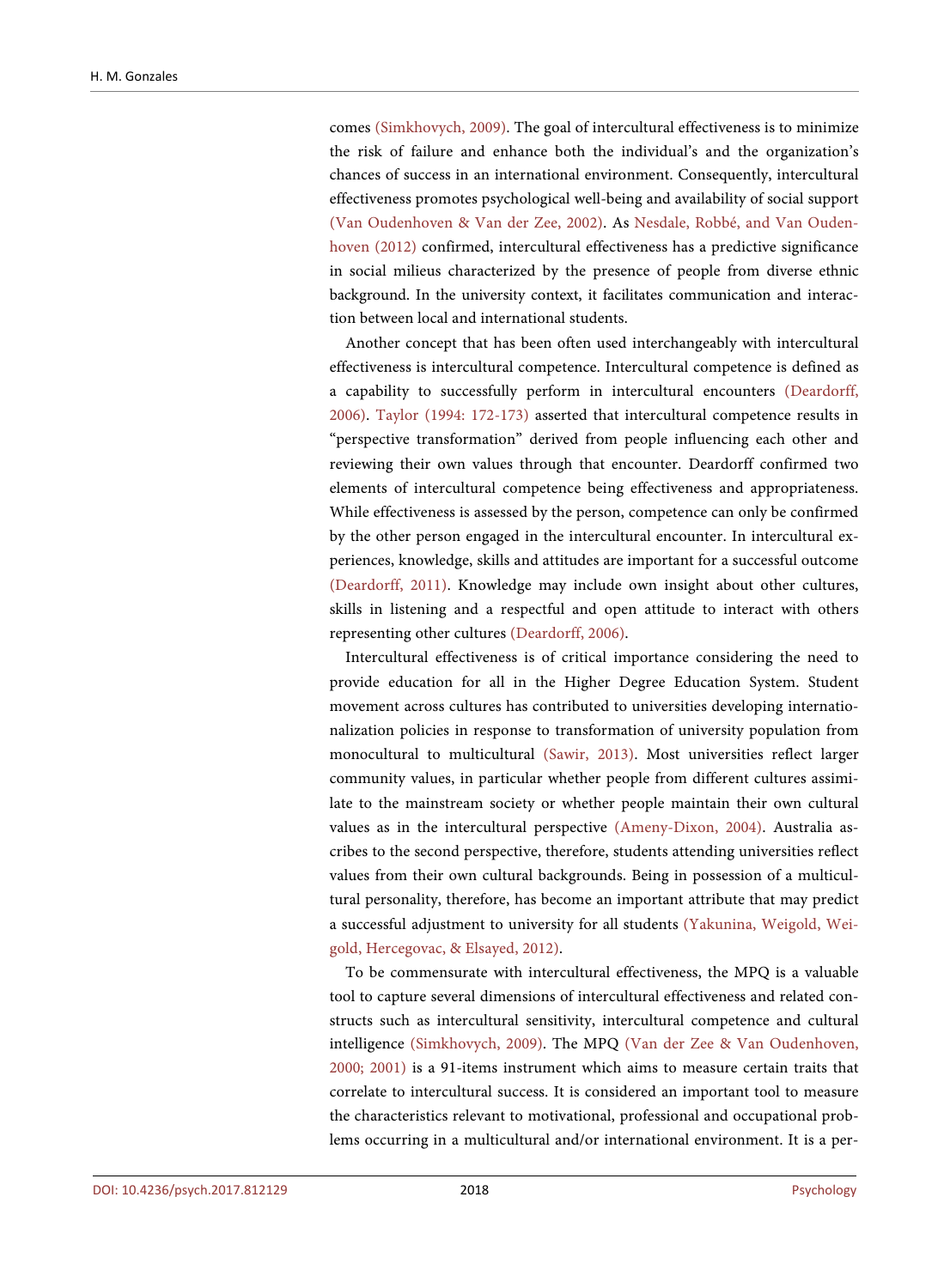sonality assessment questionnaire built specifically to describe an individual's behavior when interacting with people from different cultures.

The development of the MPQ is rooted in the construct that cultural adaptation depends on the following five dimensions of human personality: Cultural Empathy, Open-Mindedness, Social Initiative, Emotional Stability and Flexibility.

Some of the dimensions of the MPQ (namely Emotional Stability and Social Initiative) are more related to broader adjustment to situations of stress such as being and interacting with others at university, while other dimensions such as Open-Mindedness, Flexibility and Cultural Empathy are more closely associated to adjusting to diversity in a multicultural environment [\(Yakunina et al., 2012\)](#page-15-5).

As part of the process of adjusting to a new culture, individuals may take a bicultural position where they integrate values, beliefs and behaviors belonging to their two cultures [\(Nguyen & Benet-Martínez, 2013\)](#page-15-8). Biculturals present a cultural identity characterized by strength of home and receiving culture identity [\(Lee, 2010\)](#page-14-2). Possessing a bicultural orientation is critical to adjusting to multicultural environments. [Chu, White, and Verrelli \(2017: 1\)](#page-14-3) noted biculturalism as "experiencing two cultures simultaneously". [LaFromboise, Coleman, and Gerton](#page-14-4)  [\(1993\)](#page-14-4) have contributed to this body of knowledge by suggesting that individuals with a bicultural identity will suffer less from stress, adjust better to unfamiliar cultural environments and interact better with individuals from other cultures. In practice, people with bicultural identity possess cognitive strengths to understand cultural information, make decisions associated to those cultural transactions, and maintain enthusiasm to engage in cultural transactions and confidence in cultural interactions [\(Lee, 2010\)](#page-14-2).

#### **2. The Role of Teaching Intercultural Effectiveness**

Graduates entering into the workforce require a set of technical and intercultural effectiveness skills to succeed in competitive markets. As well as students possessing elements of multicultural personality, teachers' skills in intercultural effectiveness include cognitive, behavioral and emotional skills in managing multicultural classrooms [\(McAllister & Irvine, 2000\)](#page-14-5). [Beuckelaer, Lievens, and](#page-13-1)  [Bucker \(2012\)](#page-13-1) noted that teachers who have open mindedness and cultural empathy are more successful with multicultural classes. Higher education has a role in advancing a curriculum that aims to create an educational environment supporting intercultural competence, challenging theory and history that introduces bias in textbooks, adjusting media and educational materials to diversity, providing equal opportunities for people regardless of social-financial status, and acknowledging different learning styles brought by students. In addition, it is desirable adjusting instructional delivery to meet cultural diversity, and progressing social justice values through social action principles [\(Ameny-Dixon,](#page-13-0)  [2004\)](#page-13-0).

Similarly, [Stone \(2006:](#page-15-9) 336) advocated for a university environment where teaching has a major contribution to multiculturalism. Stone provided the fol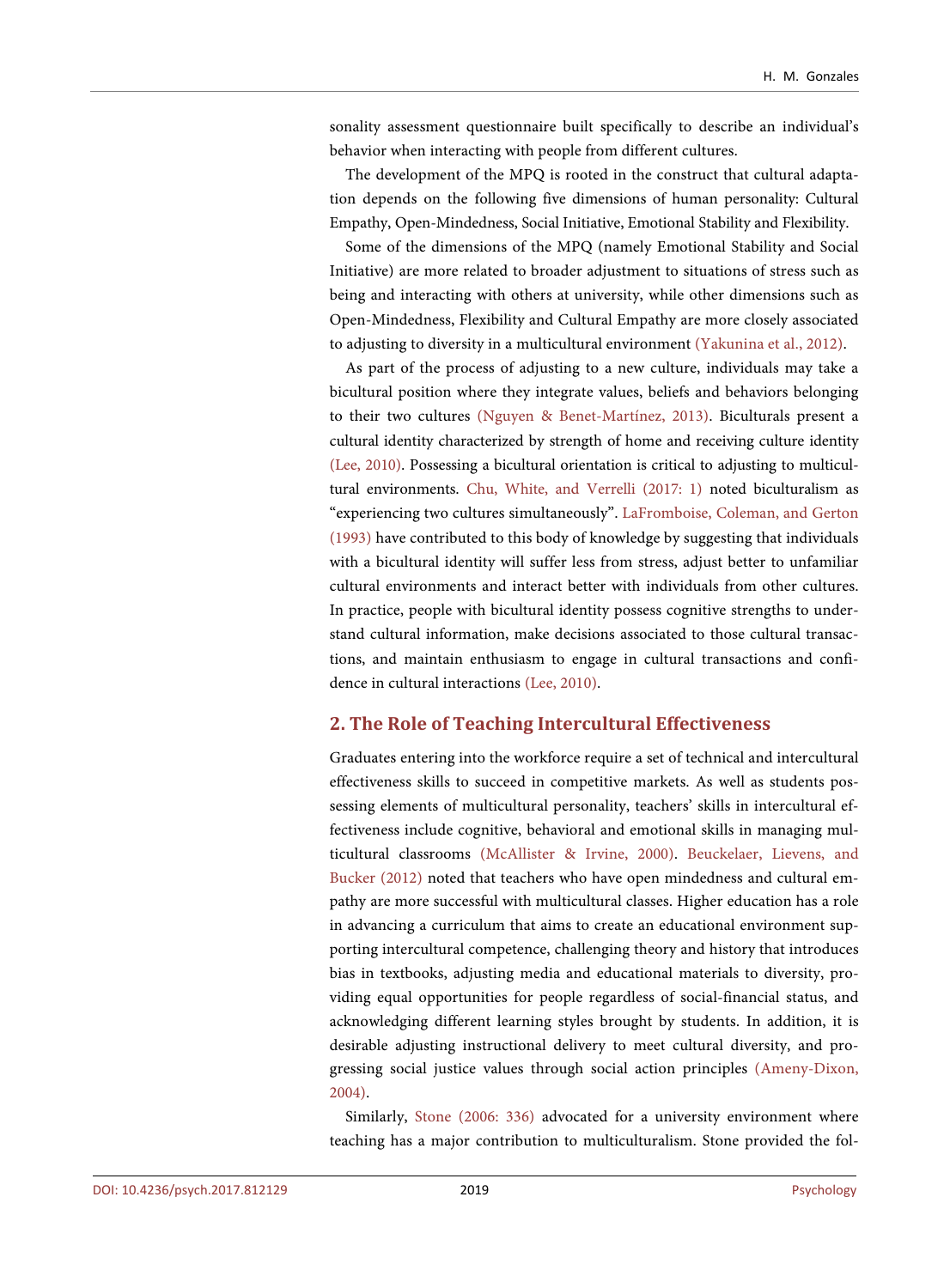lowing considerations relevant to assisting local and international students: a) promoting suitable teaching methods that acknowledge cultural diversity in class; b) appropriate curriculum programs and provision of services for a multicultural student university population; c) matching curriculum with demands of an international professional market; d) ensuring a social university environment that supports diversity; e) international collaboration in teaching and research; and f) a university environment that promotes "global citizenship" competencies for staff and students.

This research aims to ascertain how interculturally effective ND students are. Intercultural effectiveness is a combination of previous learning, skills being developed at the university as well as personality attributes such as emotional intelligence, motivation, and openness during intercultural experiences. Therefore, a university has a major role in moulding an interculturally effective university student. This study will use the MPQ to explore degree of intercultural effectiveness of ND students. It aims to also confirm the influence of demographic variables such as age, gender, level of study, course of study, bicultural status, and religious affiliation on levels of intercultural effectiveness.

#### **3. Methodology**

#### **3.1. Research Instruments**

The MPQ first administered to Dutch students demonstrated a five-scale reliability (all the subscales were above 0.70). Incremental validity and construct validity of the subscales of the MPQ were also supported. The MPQ has also been tested in their validity across cultures, and the MPQ has been able to be generalized across different cultural groups. A study completed with Italian and Dutch samples demonstrated that the five dimensions are stable across samples from different cultures [\(Leone, Van der Zee, van Oudenhoven, Perugini, & Ercolani,](#page-14-6)  [2005\)](#page-14-6).

The MPQ is a 91-items instrument assessing five dimensions of Multicultural Personality including Cultural Empathy, Open-Mindedness, Social Initiative, Emotional Stability, and Flexibility. These items are valued using the five multicultural dimensions rated on a five point Likert scale (1—totally not applicable to 5—completely applicable). Each dimension of the MPQ includes items that describe specific behaviors or trends for each behavior dimension.

The five personality factors assessed by the MPQ are described by [Leone et al.](#page-14-6)  (2005: [1450-1451\)](#page-14-6) as follows:

1) Cultural Empathy (CE, 18 items): This is the most frequently mentioned dimension of Cultural Effectiveness [\(Arthur & Bennett, 1995\)](#page-13-2). People with high scores for Cultural Empathy identify themselves easily with the feelings, thoughts and behaviors of individuals and groups belonging to different cultures.

2) Open-Mindedness (O, 18 items): This dimension scale assesses people's ability to be open and non-judgmental when faced with other people outside their cultural group that may have different values and norms.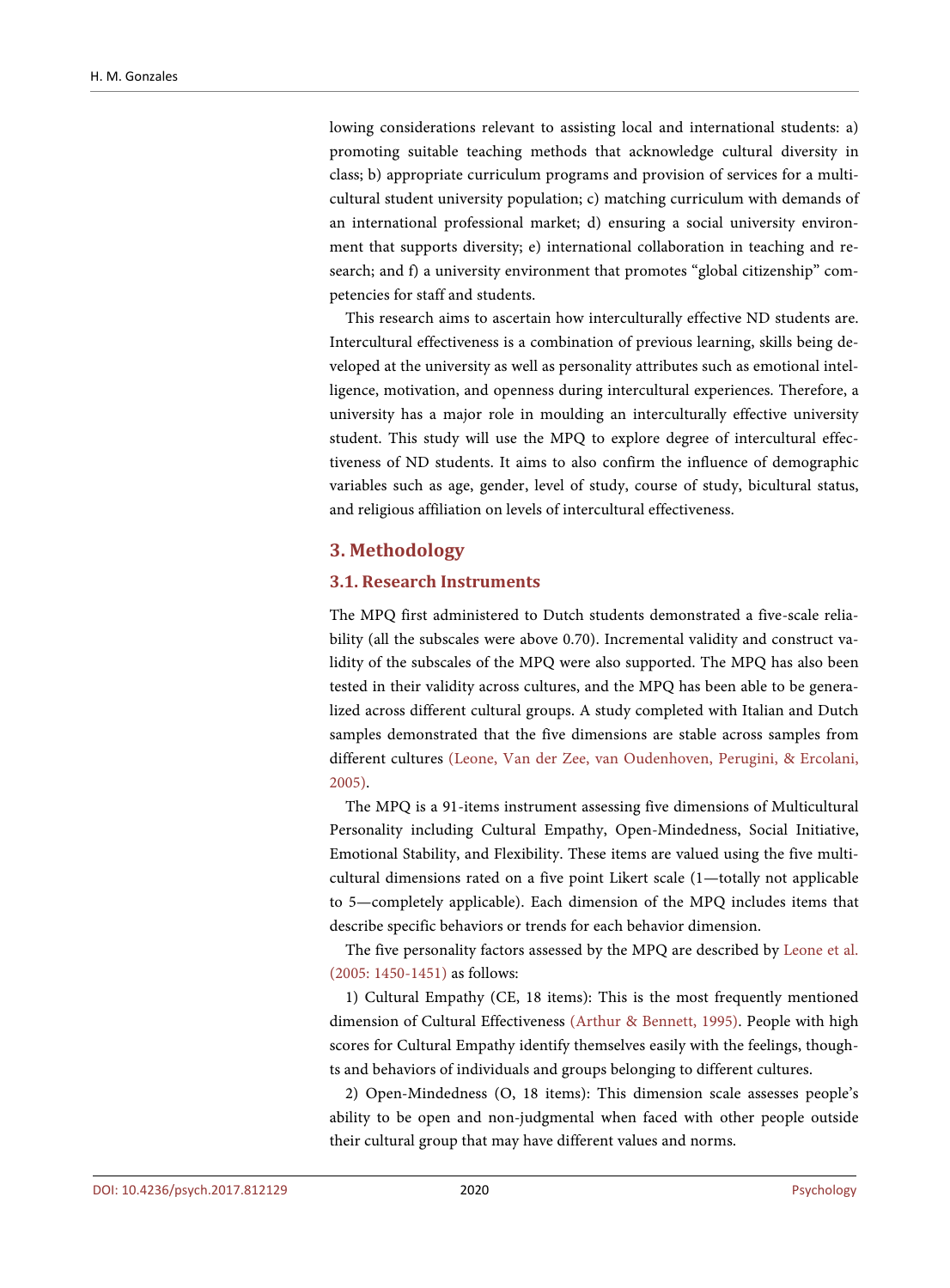3) Social Initiative (SI, 17 items): Individuals who have a high social initiative score are easily able to build up social networks and lead social action in a multicultural environment. They actively address social situations and take the initiative.

In addition, this dimension takes into consideration personality characteristics such as: extraversion, sociability, and action tendency.

4) Emotional Stability (ES, 20 items): This dimension's scale assesses the degree to which people tend to stay composed in stressful situations and environments. Leaving the home country and trying to adapt to a new cultural environment has been identified as a stressful situation by many individuals. This dimension is negatively linked to neuroticism [\(Hendriks, Hofstee, & De Raad,](#page-14-7)  [1999\)](#page-14-7).

5) Flexibility (F, 18 items): This behavior dimension scale is associated with people's ability to adapt their behavior to unfamiliar situations that promote adaptation to the new cultural environment. It focuses on characterizing the flexibility in the way new professional procedures and tasks are tackled.

#### **3.2. Data Preparation**

Data was arranged to include a traditional university student sample that is typically a 24 years and under age group completing university studies, and an over 24 years of age group that represents a non-traditional university student sample group. In terms of race, for clarity of data, the overall group was subdivided into a large Caucasian section and another non-Caucasian minor sample.

#### **Parametric and Non-Parametric Treatment of Data**

Anova analysis was conducted for Open-Mindedness, Emotional Initiative and Flexibility. Due to the presence of non-normally distributed data, independent samples non-parametric analysis was performed for Cultural Empathy and Social Initiative. In addition, MPQ data for these two dimensions of CE and SI were not homogeneous.

#### **3.3. Participants and Sample Size**

Four hundred and ninety-three respondents completed a survey forwarded to 4900 students currently studying at one of five university Faculties at the Sydney campus of the University of Notre Dame. This represents approximately 10% of the overall student population. Respondents completed the MPQ and demographic information.

Male participants represented 21.9% of the sample and females represented 78.1%. In terms of the traditional population attending university i.e. those students between 18 - 24 years represented 70.6% of the sample. The non-traditional (based on age) group was represented by 25 - 34 years (15.5%), 35 - 44 years (5.8%), 45 - 54 years (5.2%), and 55 years and over (2.9%). In terms of religion, the sample comprised Catholics (39.4%), Christians (24.3%), non-religion (20.5%), and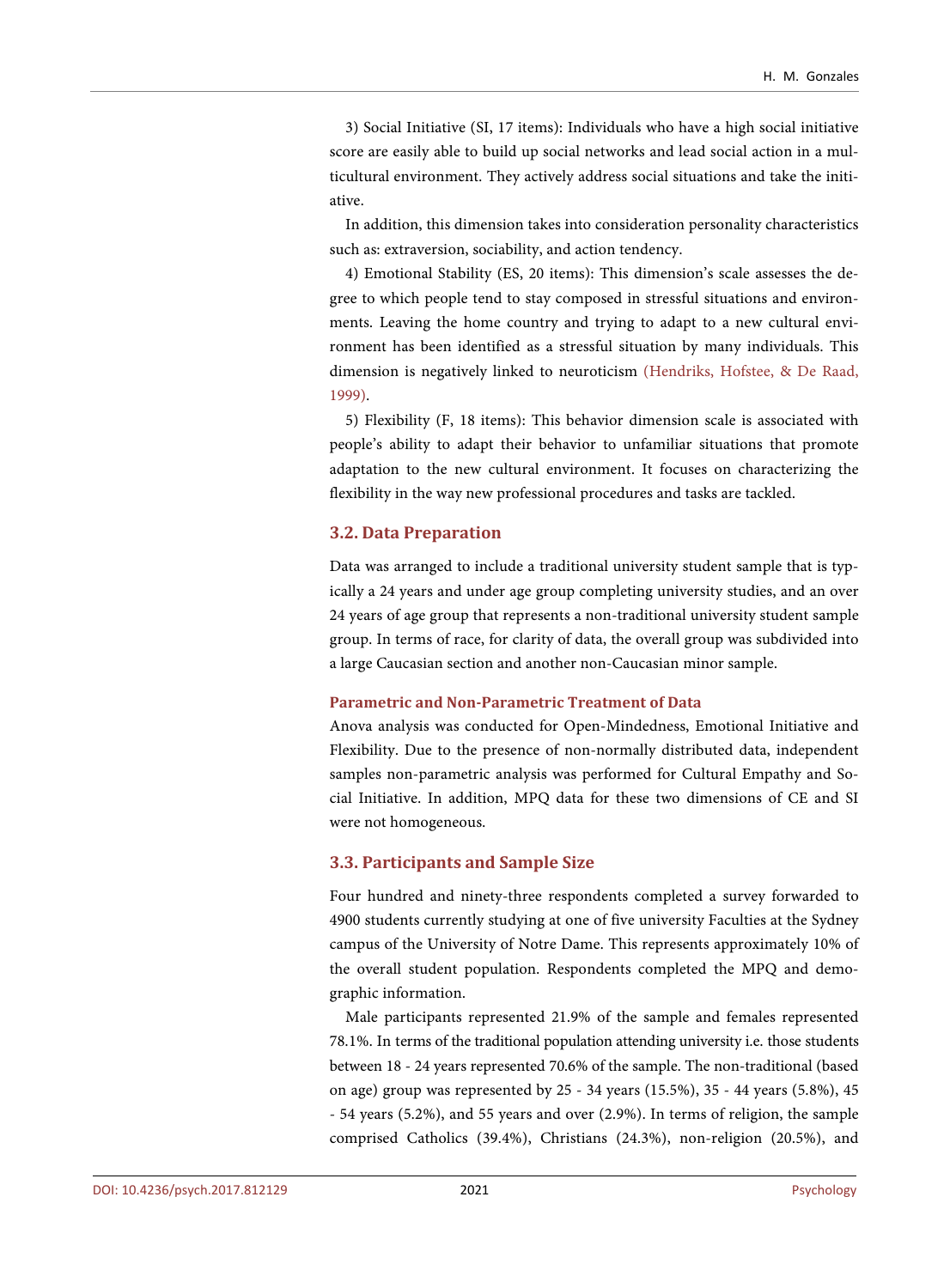other (15.8%). In terms of marital status, single (64%), not married but living with a significant other (21.9%), married (9.7%), divorced/separated (4.1%), and widowed (0.2%). Level of study was distributed amongst first year (37.6%), second year (23.8%), third year (16.9), and fourth year (12.6%) of studies. In terms of faculty of study, the distribution was Arts and Sciences (22.7%), Education (31.2%), Nursing (21.1%), Business (6.4%), Medicine (6%), Philosophy and Theology (4.3%), and other (2.9%).

The sample of respondents was mostly those enrolled in first to third year of studies. Most students had fathers and mothers who had completed some level of university education. The majority of subjects were female  $(N = 378)$  compared to males ( $N = 106$ ), and single ( $N = 356$ ) compared to married ( $N = 128$ ). Student sample was selected from a Catholic University resulting in a large portion of the respondents being Christian or Catholic. The majority of students were Caucasians ( $N = 302$ ) compared to non-Caucasians ( $N = 182$ ). A large section of the student sample spoke English language at home  $(N = 413)$  compared to non-English  $(N = 71)$ . Similarly, language spoken as a child was mostly English ( $N = 350$ ) compared to non-English language ( $N = 134$ ). Language spoken currently at home and language spoken as a child have been considered as indicators of acculturation and bicultural status [\(Wallen, Feldman, & Anliker](#page-15-10)  [2002\)](#page-15-10).

### **4. Results**

#### MPQ means for Australian and other country student groups

The MPQ means for results for five subscales for ND students were compared with other international studies that sampled university students. ND students were different to all groups compared including samples from the Netherlands (Van [der Zee, Zaal, & Piekstra, 2003, 88\)](#page-15-11) USA [\(Houtz, Ponterotto, Burger, &](#page-14-8)  [Cherylynn, 2010:](#page-14-8) 934) and Romania [\(Popescu, Borca, & Baesu, 2014:](#page-15-12) 155). Comparing subscales of the MPQ across cultures, mean differences were significant when comparing ND students with all groups. Cultural Empathy was not significant between ND and the Netherlands sample, and with Romanians Flexibility was not significant (Please see [Table 1\)](#page-7-0).

#### MPQ Subscales and Demographic data

This section presents findings from each of the five subscales of the MPQ with

<span id="page-7-0"></span>Table 1. Comparing means for MPQ across cultures.

|                            | This study | <b>Netherlands</b> | <b>USA</b> | Romania |
|----------------------------|------------|--------------------|------------|---------|
| <b>Subscales</b>           | М          | М                  | M          | М       |
| Cultural Empathy           | 4.00       | 3.99               | 4.24       | 3.56    |
| Open-Mindedness            | 3.69       | 3.80               | 3.76       | 3.46    |
| <b>Emotional Stability</b> | 2.99       | 3.94               | 3.13       | 3.34    |
| Social Initiative          | 3.38       | 3.87               | 3.65       | 3.20    |
| Flexibility                | 3.08       | 3.41               | 3.15       | 3.10    |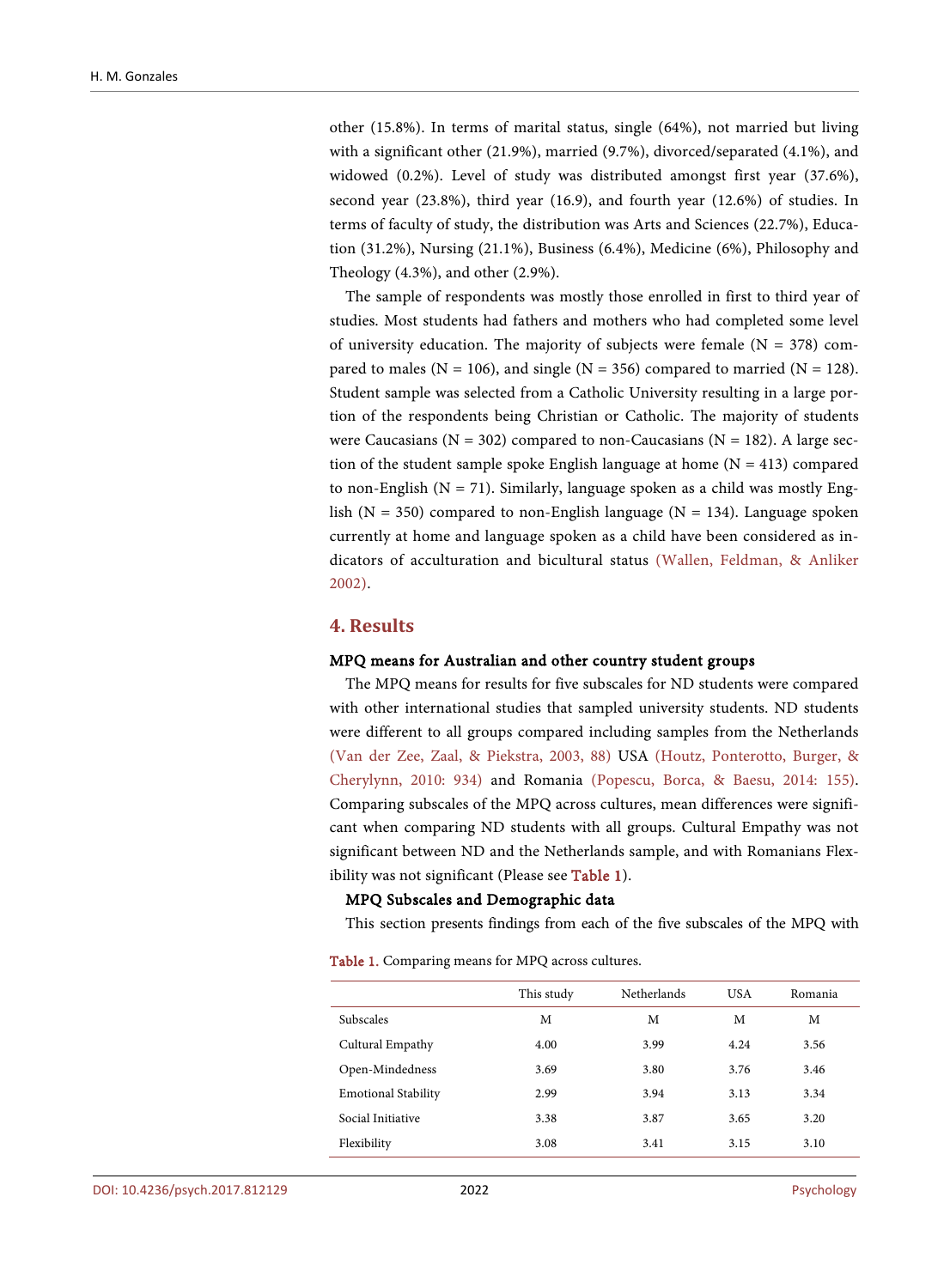relevant demographic variables in this study. Parametric t-tests and non-parametric independent sample test were performed with the data.

Female students ( $M = 4.03$ ) were significantly higher ( $p = 0.01$ ) than Male students ( $M = 3.89$ ) on Cultural Empathy (Please see [Table 2\)](#page-8-0).

Non-traditional students ( $M = 3.77$ ) presented significant differences ( $p =$ 0.01) when compared with traditional students ( $M = 3.65$ ) on Open Mindedness. In terms of main language at home, non-English speaking students  $(M = 3.8)$ were significantly different ( $p = 0.031$ ) than students who spoke English at home (M = 3.67) on Open Mindedness.

For language spoken at home currently, there are significant differences in Open-Mindedness where students who speak other than English language currently at home are more open-minded than those who speak English  $p = 0.0031$ on Open Mindedness (Please see [Table 3\)](#page-9-0).

Non-traditional students ( $M = 3.55$ ) presented significant differences ( $p = 0.0$ ) when compared with traditional students  $(M = 3.31)$  on Social Initiative. In terms of marital status, single students ( $M = 3.49$ ) were significantly different ( $p$  $= 0.0$ ) than married students (M = 3.33) on Social Initiative (Please see [Table 4\)](#page-9-1).

Non-traditional students ( $M = 3.16$ ) presented significant differences ( $p = 0.0$ ) when compared with traditional students  $(M = 2.91)$  on Emotional Stability. In

|                       | $\mathbf n$ | M    | <b>SD</b> | Md             | $\overline{P}$ |
|-----------------------|-------------|------|-----------|----------------|----------------|
| Age                   |             |      |           |                |                |
| Traditional           | 342         | 3.98 | 0.42      | $\overline{4}$ | 0.2            |
| Non-traditional       | 142         | 4.08 | 0.47      |                |                |
| Gender                |             |      |           |                |                |
| Female                | 378         | 4.03 | 0.42      | $\overline{4}$ | 0.01           |
| Male                  | 106         | 3.89 | 0.49      |                |                |
| Marital status        |             |      |           |                |                |
| Single                | 356         | 4.02 | 0.49      | $\overline{4}$ | 0.38           |
| Married               | 128         | 3.99 | 0.42      |                |                |
| Race                  |             |      |           |                |                |
| Caucasian             | 302         | 3.94 | 0.46      | $\overline{4}$ | 0.34           |
| Non-Caucasian         | 182         | 4.04 | 0.42      |                |                |
| Childhood language    |             |      |           |                |                |
| English               | 350         | 3.99 | 0.44      | $\overline{4}$ | 0.66           |
| Other than English    | 134         | 4.02 | 0.44      |                |                |
| Main language at home |             |      |           |                |                |
| English               | 413         | 3.99 | 0.44      | $\overline{4}$ | 0.24           |
| Other than English    | 71          | 4.06 | 0.42      |                |                |

<span id="page-8-0"></span>Table 2. Cultural Empathy—Non-parametric independent sample test: demographics and dimensions of MPQ.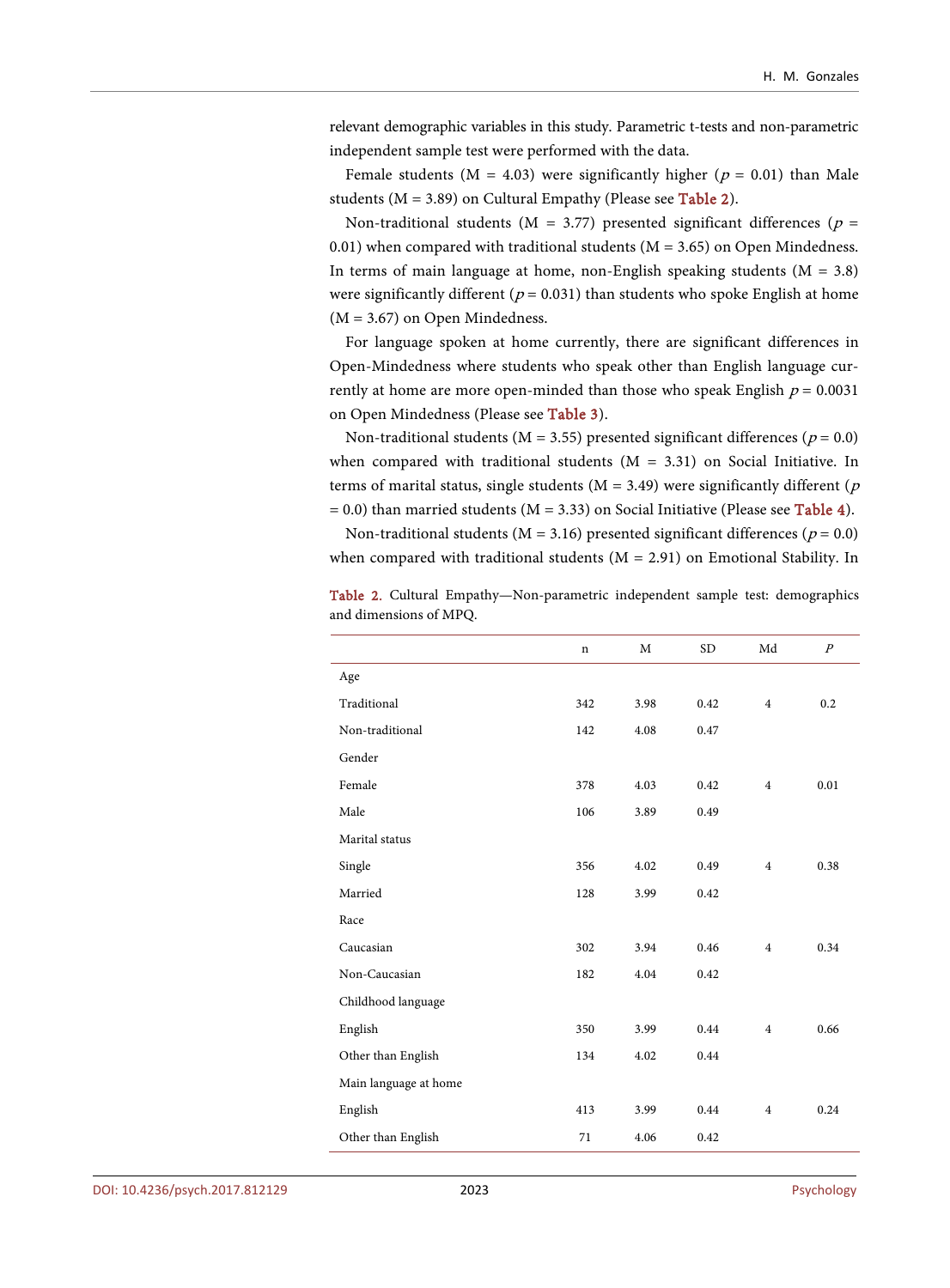|                       | n   | M    | <b>SD</b> | Md   | t       | $\overline{P}$ |
|-----------------------|-----|------|-----------|------|---------|----------------|
| Age                   |     |      |           |      |         |                |
| Traditional           | 342 | 3.65 | 0.48      | 3.67 | $-2.48$ | 0.01           |
| Non-traditional       | 142 | 3.77 | 0.47      |      |         |                |
| Gender                |     |      |           |      |         |                |
| Female                | 378 | 3.67 | 0.48      | 3.67 | $-0.34$ | 0.73           |
| Male                  | 106 | 3.69 | 0.48      |      |         |                |
| Marital status        |     |      |           |      |         |                |
| Single                | 356 | 3.67 | 0.47      | 3.67 | 0.75    | 0.45           |
| Married               | 128 | 3.71 | 0.48      |      |         |                |
| Race                  |     |      |           |      |         |                |
| Caucasian             | 302 | 3.66 | 0.46      | 3.67 | $-0.97$ | 0.33           |
| Non-Caucasian         | 182 | 3.71 | 0.51      |      |         |                |
| Childhood language    |     |      |           |      |         |                |
| English               | 350 | 3.66 | 0.49      | 3.67 | $-1.63$ | $-0.79$        |
| Other than English    | 134 | 3.74 | 0.45      |      |         |                |
| Main language at home |     |      |           |      |         |                |
| English               | 413 | 3.67 | 0.48      | 3.67 | $-2.16$ | 0.031          |
| Other than English    | 71  | 3.8  | 0.42      |      |         |                |

<span id="page-9-0"></span>Table 3. Open-Mindedness—t test on demographics and dimensions of MPQ.

<span id="page-9-1"></span>Table 4. Social Initiative—Non-parametric independent sample test: demographics and dimensions of MPQ.

|                       | n   | M    | <b>SD</b> | Md   | $\boldsymbol{P}$ |
|-----------------------|-----|------|-----------|------|------------------|
| Age                   |     |      |           |      |                  |
| Traditional           | 342 | 3.31 | 0.47      | 3.41 | $\mathbf{0}$     |
| Non-traditional       | 142 | 3.55 | 0.52      |      |                  |
| Gender                |     |      |           |      |                  |
| Female                | 378 | 3.38 | 0.49      | 3.41 | 0.79             |
| Male                  | 106 | 3.36 | 0.5       |      |                  |
| Marital status        |     |      |           |      |                  |
| Single                | 356 | 3.49 | 0.47      | 3.41 | $\mathbf{0}$     |
| Married               | 128 | 3.33 | 0.5       |      |                  |
| Race                  |     |      |           |      |                  |
| Caucasian             | 302 | 3.35 | 0.46      | 3.41 | 0.28             |
| Non-Caucasian         | 182 | 3.39 | 0.41      |      |                  |
| Childhood language    |     |      |           |      |                  |
| English               | 350 | 3.39 | 0.49      | 3.41 | 0.74             |
| Other than English    | 134 | 3.36 | 0.51      |      |                  |
| Main language at home |     |      |           |      |                  |
| English               | 413 | 3.38 | 0.5       | 3.41 | 0.64             |
| Other than English    | 71  | 3.35 | 0.48      |      |                  |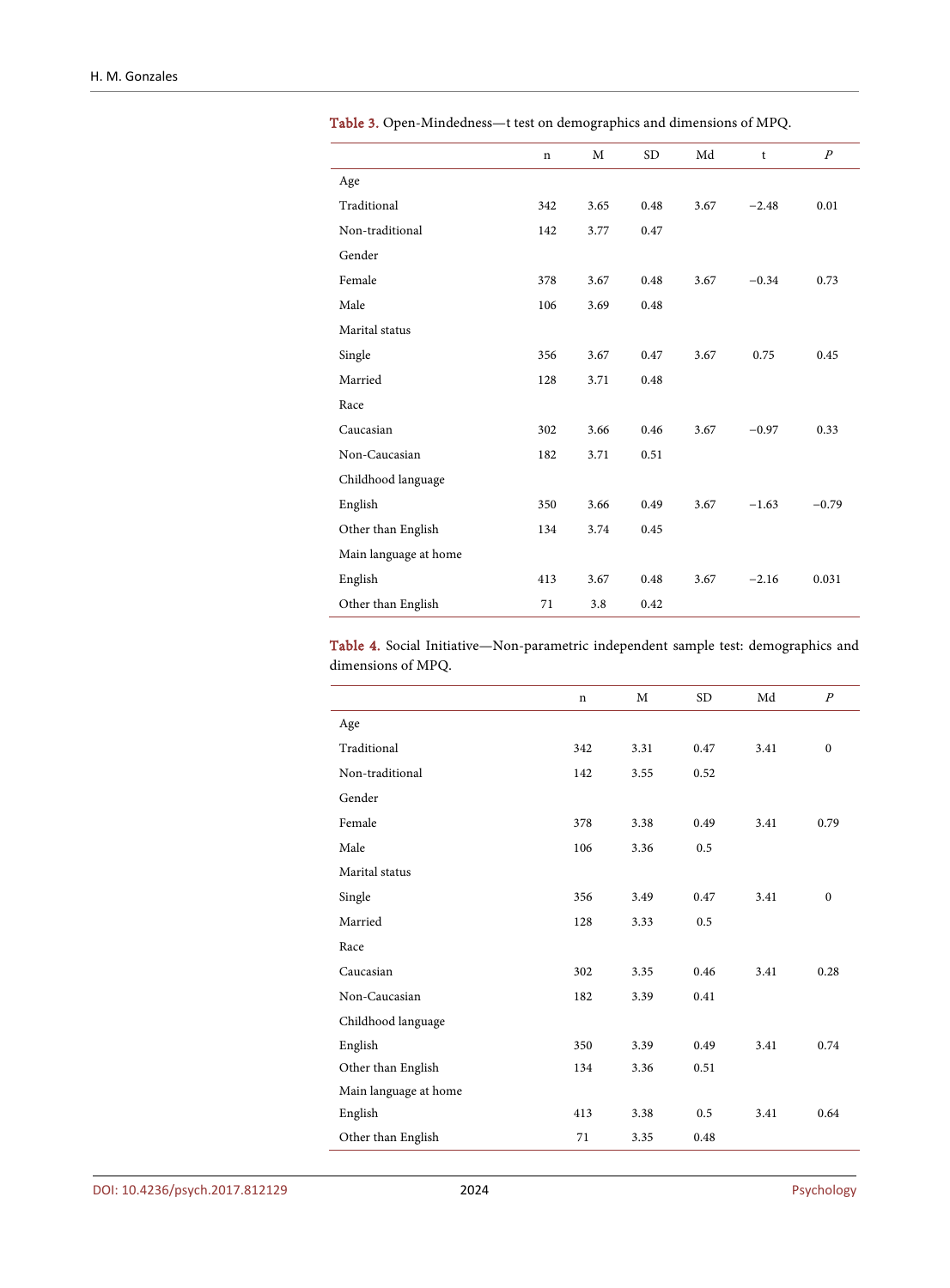|                       | $\mathbf n$ | M    | <b>SD</b> | Md  | t       | $\boldsymbol{P}$ |
|-----------------------|-------------|------|-----------|-----|---------|------------------|
| Age                   |             |      |           |     |         |                  |
| Traditional           | 342         | 2.91 | 0.47      | 2.9 | $-4.68$ | $\mathbf{0}$     |
| Non-traditional       | 142         | 3.16 | 0.55      |     |         |                  |
| Gender                |             |      |           |     |         |                  |
| Female                | 378         | 2.92 | 0.49      | 2.9 | $-5.68$ | $\mathbf{0}$     |
| Male                  | 106         | 3.22 | 0.48      |     |         |                  |
| Marital status        |             |      |           |     |         |                  |
| Single                | 356         | 2.98 | 0.52      | 2.9 | 0.79    | 0.43             |
| Married               | 128         | 3.02 | 0.48      |     |         |                  |
| Race                  |             |      |           |     |         |                  |
| Caucasian             | 302         | 2.97 | 0.52      | 2.9 | $-1.3$  | 0.19             |
| Non-Caucasian         | 182         | 3.03 | 0.48      |     |         |                  |
| Childhood language    |             |      |           |     |         |                  |
| English               | 350         | 2.99 | 0.52      | 2.9 | $-1.63$ | 0.8              |
| Other than English    | 134         | 2.98 | 0.46      |     |         |                  |
| Main language at home |             |      |           |     |         |                  |
| English               | 413         | 2.99 | 0.52      | 2.9 | 0.98    | 0.33             |
| Other than English    | 71          | 2.94 | 0.42      |     |         |                  |

<span id="page-10-0"></span>Table 5. Emotional Stability—t test on demographics and dimensions of MPQ.

terms of gender, male students ( $M = 3.22$ ) were significantly different ( $p = 0.0$ ) than female students ( $M = 2.92$ ) on Emotional Stability (Please see [Table 5\)](#page-10-0).

Non-traditional students ( $M = 3.14$ ) presented significant differences ( $p =$ 0.03) when compared with traditional students ( $M = 3.05$ ) on Flexibility. In terms of childhood language, English speaking students ( $M = 3.1$ ) were significantly different ( $p = 0.07$ ) than non-English speaking students ( $M = 3.02$ ) on Flexibility (Please see [Table 6\)](#page-11-0).

## **5. Discussion and Conclusion**

Females are more attuned to their emotions and studies have confirmed that they may present more emotional intelligence attributes than men [\(Cabello,](#page-13-3)  [Sorrel, Fernandez-Pinto, Extremera, & Fernandez-Berrocal, 2016\)](#page-13-3). Research has indicated that they may seek emotional support when required as they have a good capacity in perceiving, understanding and managing emotions [\(Cabello et](#page-13-3)  [al., 2016\)](#page-13-3). Consequently, it is not surprising that women are more culturally empathic than men. Previous research has confirmed that sex difference in emotional intensity derived from sex-differentiated normative pressures, specify that women are more emotionally responsive than men [\(Grossman & Wood, 1993\)](#page-14-9). In this study, men were surprisingly more emotionally stable than women, and women were more culturally empathic than men.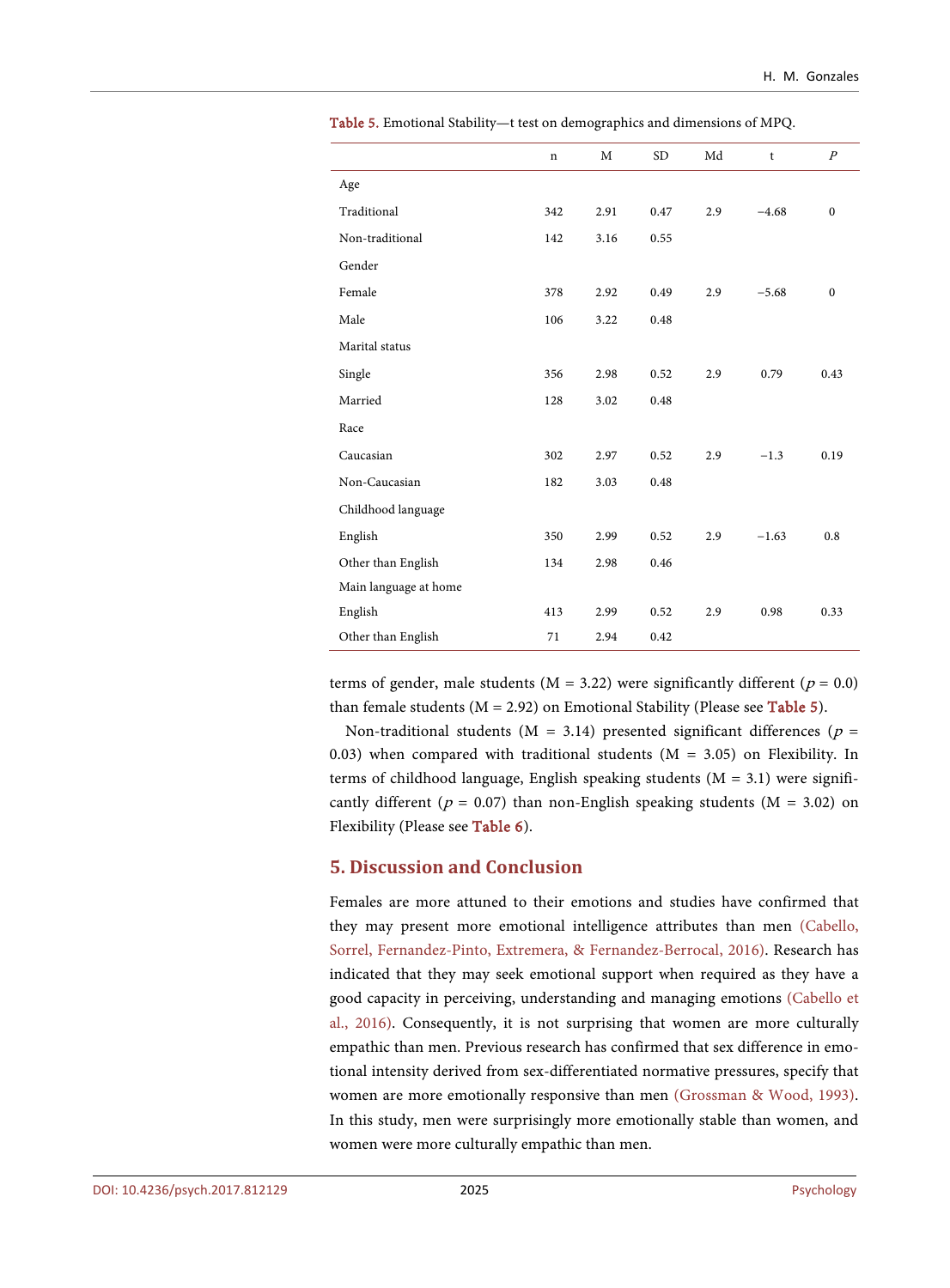|                       | $\mathbf n$ | M    | <b>SD</b> | Md   | t       | $\overline{P}$ |
|-----------------------|-------------|------|-----------|------|---------|----------------|
| Age                   |             |      |           |      |         |                |
| Traditional           | 342         | 3.05 | 0.44      | 3.06 | $-2.17$ | 0.03           |
| Non-traditional       | 142         | 3.14 | 0.41      |      |         |                |
| Gender                |             |      |           |      |         |                |
| Female                | 378         | 3.09 | 0.45      | 3.06 | 0.28    | 0.78           |
| Male                  | 106         | 3.07 | 0.39      |      |         |                |
| Marital status        |             |      |           |      |         |                |
| Single                | 356         | 3.08 | 0.45      | 3.06 | 0.38    | 0.71           |
| Married               | 128         | 3.09 | 0.39      |      |         |                |
| Race                  |             |      |           |      |         |                |
| Caucasian             | 302         | 3.09 | 0.47      | 3.06 | 0.93    | 0.35           |
| Non-Caucasian         | 182         | 3.06 | 0.37      |      |         |                |
| Childhood language    |             |      |           |      |         |                |
| English               | 350         | 3.1  | 0.45      | 3.06 | 0.33    | 0.07           |
| Other than English    | 134         | 3.02 | 0.41      |      |         |                |
| Main language at home |             |      |           |      |         |                |
| English               | 413         | 3.09 | 0.44      | 3.06 | 0.82    | 0.45           |
| Other than English    | 71          | 3.04 | 0.41      |      |         |                |

<span id="page-11-0"></span>Table 6. Flexibility—t test on demographics and dimensions of MPQ.

Age recoded into 4 variables was significant for Emotional Stability with older groups from 35 - 44 and 45 and over having higher Emotional Stability than younger groups,  $p = 0.0$ . This was also the case for Social Initiative,  $p = 0.0$ . Age recoded into 4 variables was significant for emotional stability with older groups from 35 - 44 and 45 and over having higher Emotional Stability than younger groups,  $p = 0.0$ . This was also true for Social Initiative,  $p = 0.0$ . Non-traditional students i.e. those who are older than 24 were more emotionally stable than younger traditional university students. Interestingly, in this study there were significant differences for gender on Emotional Stability where males appeared more emotionally stable than females,  $p = 0.0$ . Married students were more emotionally stable than single students.

Age appears to account for significant differences across various dimensions of the MPQ. Non-traditional (>24 years) students juggling study, family and paid-work represent an increasing section of the university population. Their experience in the workforce provides them with personal attributes that place them in an advantageous position for a successful journey at university [\(Ellis, 2013\)](#page-14-10). Non-traditional students maturity also provides them with Open-Mindedness, Emotional Stability, Social Initiative and Flexibility not so developed yet for traditional students (<24 years). The experience of non-traditional students in the classroom context might be useful for traditional students as they may benefit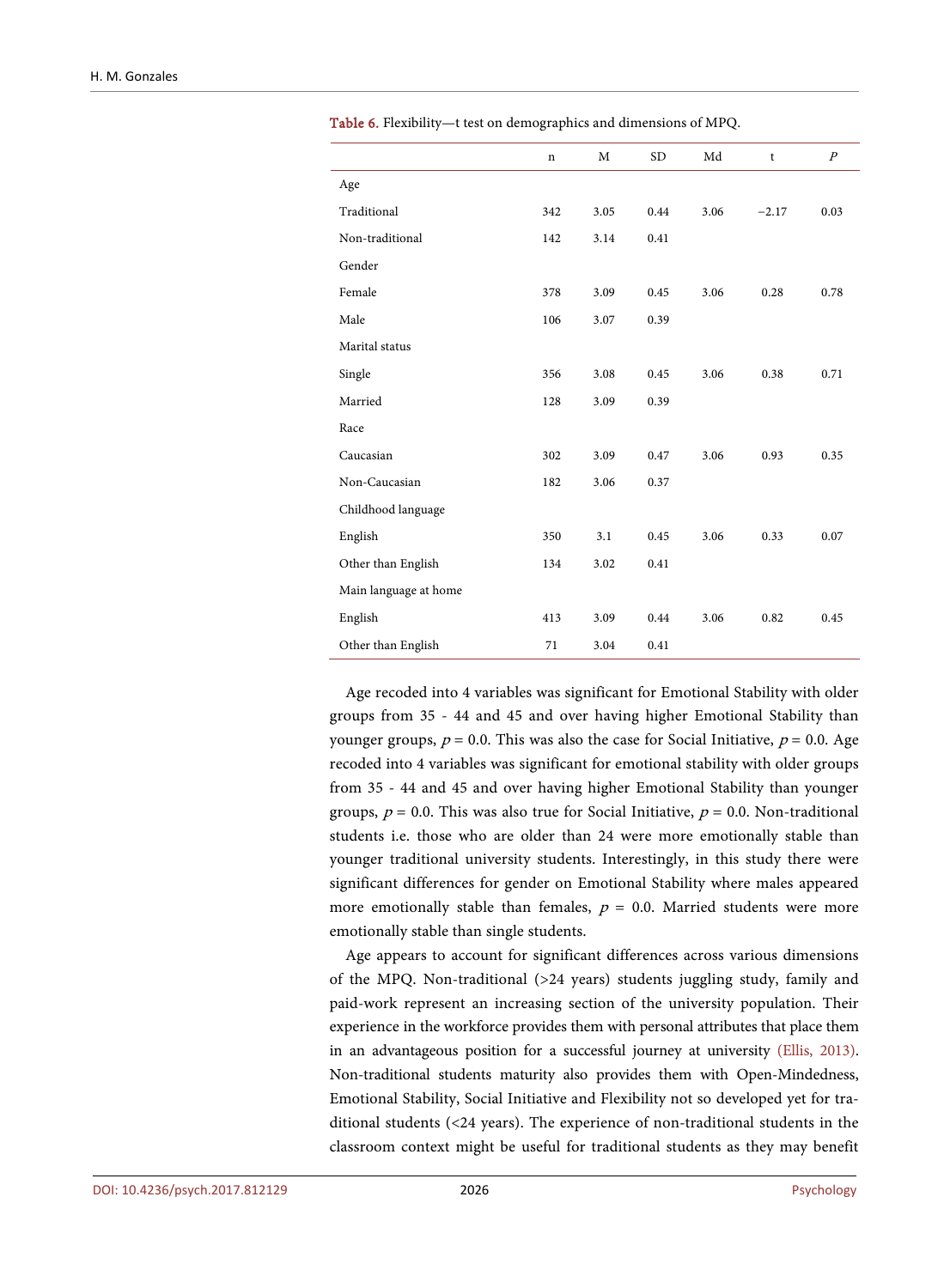from group partnering and mentoring strategies from the non-traditional students, thereby enhancing their success across different dimensions of the MPQ. It is interesting that there are no differences for Cultural Empathy across age groups. Regardless of age, ND students have a healthy Cultural Empathy. This may be an expression of the multicultural nature of Australian society, where everyone is exposed to multiculturalism throughout developmental periods [\(Moran, 2016\)](#page-14-11). It may also be linked to ND's promotion of values of social justice, moral and ethical professional behavior, and empathy with others from early stages of the student experience with their course of studies.

Research has extensively reviewed the Cultural Empathy dimension of the MPQ. This study has confirmed the robustness of Cultural Empathy for the ND sample. Previous studies have determined strength of relationship between Cultural Empathy and Index of Cultural Intelligence (CQ). It is important to convey that CQ correlates negatively with ethnocentrism, thus this sample studied with a high Cultural Empathy, represents a healthy section of the population [\(Ahmadi, Shahmohamadi, & Mahdi, 2011\)](#page-13-4).

There were no differences in IE between undergraduate and postgraduate students. This is an interesting finding as it was anticipated that as students progress in their studies they become more IE. Students may use some dimensions of their MPQ earlier in their studies, e.g. Cultural Empathy and others later, e.g. Flexibility. Early in their studies, students may approach others from more observational skills and later from a more integrative perspective.

Adhering to a religious faith did not influence means for the MPQ. It is assumed that all have a role in moulding a multicultural stance. This confirms the importance of distancing from religious prejudice, particularly for youths in university settings. As [Gawali and Khattar \(2016\)](#page-14-12) have suggested, it is critical to mentor students in inter-religious harmony and multiculturalism.

Bicultural students from a non-Caucasian background, speaking a language other than English at home, may as expected, present as more IE than those without these attributes. Their interaction with others, as highlighted by [La-](#page-14-4)[Fromboise, Coleman, and Gerton \(1993\)](#page-14-4) is less stressful, and bicultural students exhibit more flexibility in these encounters.

[Deardorff \(2006\)](#page-14-0) has emphasized the role of tertiary education in shaping intercultural effectiveness for students and their lifelong pursuit journey towards intercultural effectiveness. Consequently, academics at university have a crucial role in providing proactive support to internationalization and effectiveness of their students. Strategies in class may therefore be added to evaluating outcomes in the community such as client satisfaction, increased utilization of services and improved health status [\(Brach & Fraser, 2000\)](#page-13-5).

Intercultural teaching skills programs are becoming innovative methods to increase self-efficacy. One of these programs is the Excellence in Experiential Learning and Leadership (EXCELL). Studies on the application of this program increased strength in Open-Mindedness, Social Initiative and Emotional Stabili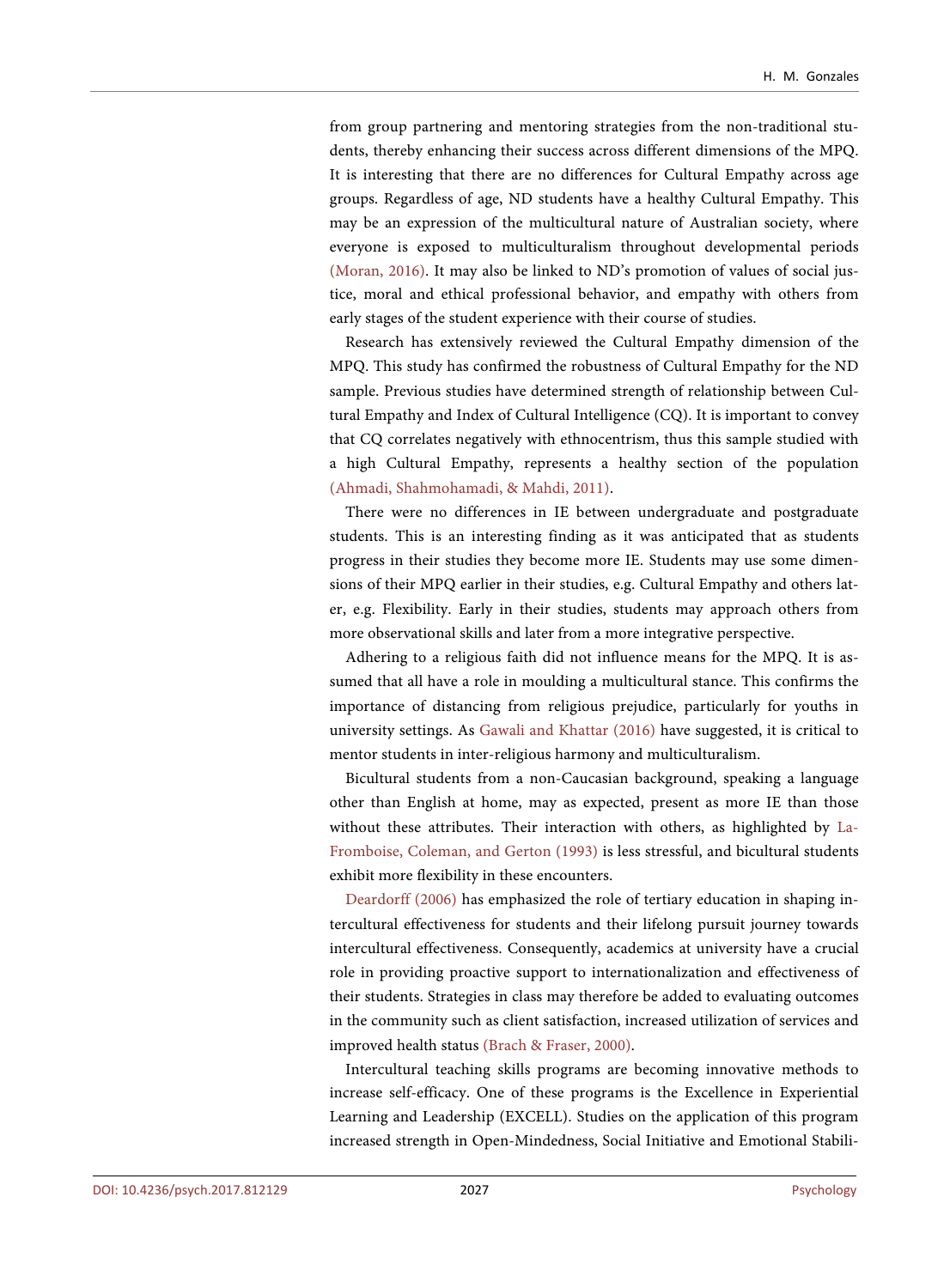ty. Furthermore, students reported increased confidence and friendships both in the classroom and in the broader community [\(Mak Westwood, Ishiyama, &](#page-14-13)  [Barker, 1999\)](#page-14-13).

Effective teaching should encompass personality differences in the student population e.g. sensing vs. intuitive; as well as accommodating for new learning opportunities for teachers themselves. However, a mix of experiential case scenarios in class and practical activities linked to intercultural interactions will facilitate multicultural learning for all. It is suggested that experiential activities around the issues of intercultural effectiveness modelled by instructors may have a greater impact on university students than just delivering content in classrooms [\(Browne & Mokuau, 2008\)](#page-13-6).

Students approach learning based on their Multicultural Personality style and these students from Law, Business and Medicine will bring a different set of personality attributes, thus a more inclusive teaching is required [\(Seddigi, Ca](#page-15-13)[pretz, & House, 2009\)](#page-15-13). The fact that this study did not present significant differences on MPQ based on Faculty of Studies only confirms personality types adjusting to a more multicultural workplace and demands on the professions.

In conclusion, as suggested by [Salmona, Partlo, Kaczynski, and Leonard](#page-15-14)  [\(2015\),](#page-15-14) it is recommended that universities promoting organizational change towards a more culturally inclusive teaching delivery, need to integrate changes in program curriculum reflective of this outcome. It is also important that universities provide an environment inclusive of all students and as [Leask \(2001:](#page-14-14) [114\)](#page-14-14) suggested, university staff need to focus more on process rather than content.

### **References**

- <span id="page-13-4"></span>Ahmadi, Y., Shahmohamadi, A., & Mahdi, M. M. (2011). The Study of Effect of Socio-Cultural Factor on Cultural Intelligence (CQ) (Case Study: Sanandaj City). International Journal of Humanities and Social Science, 1, 161-168.
- <span id="page-13-0"></span>Ameny-Dixon, G. M. (2004). Why Multicultural Education Is More Important in Higher Education Now than Ever: A Global Perspective. International Journal of Scholarly Academic Intellectual Diversity, 6, 1-12.
- <span id="page-13-2"></span>Arthur Jr., W., & Bennett Jr., W. (1995). The International Assignee: The Relative Importance of Factors Perceived to Contribute to Success. Personnel Psychology, 48, 99-114.
- <span id="page-13-1"></span>Beuckelaer, A. D., Lievens, F., & Bucker, J. (2012). The Role of Faculty Members' Cross-Cultural Competencies in Their Perceived Teaching Quality: Evidence from Culturally-Diverse Classes in Four European Countries. Journal of Higher Education, 83, 217-248.
- <span id="page-13-5"></span>Brach, C., & Fraser, I. (2000). Can Cultural Competency Reduce Racial and Ethnic Health Disparities? A Review and Conceptual Model. Medical Care Research and Review, 57, 181-217[. https://doi.org/10.1177/1077558700057001S09](https://doi.org/10.1177/1077558700057001S09)
- <span id="page-13-6"></span>Browne, C. V., & Mokuau, N. (2008). Preparing Students for Culturally Competent Practice among Ethnic Minority Elders. Educational Gerontology, 34, 306-327. <https://doi.org/10.1080/03601270701834018>

<span id="page-13-3"></span>Cabello, R., Sorrel, M. A., Fernandez-Pinto, I., Extremera, N., & Fernandez-Berrocal P.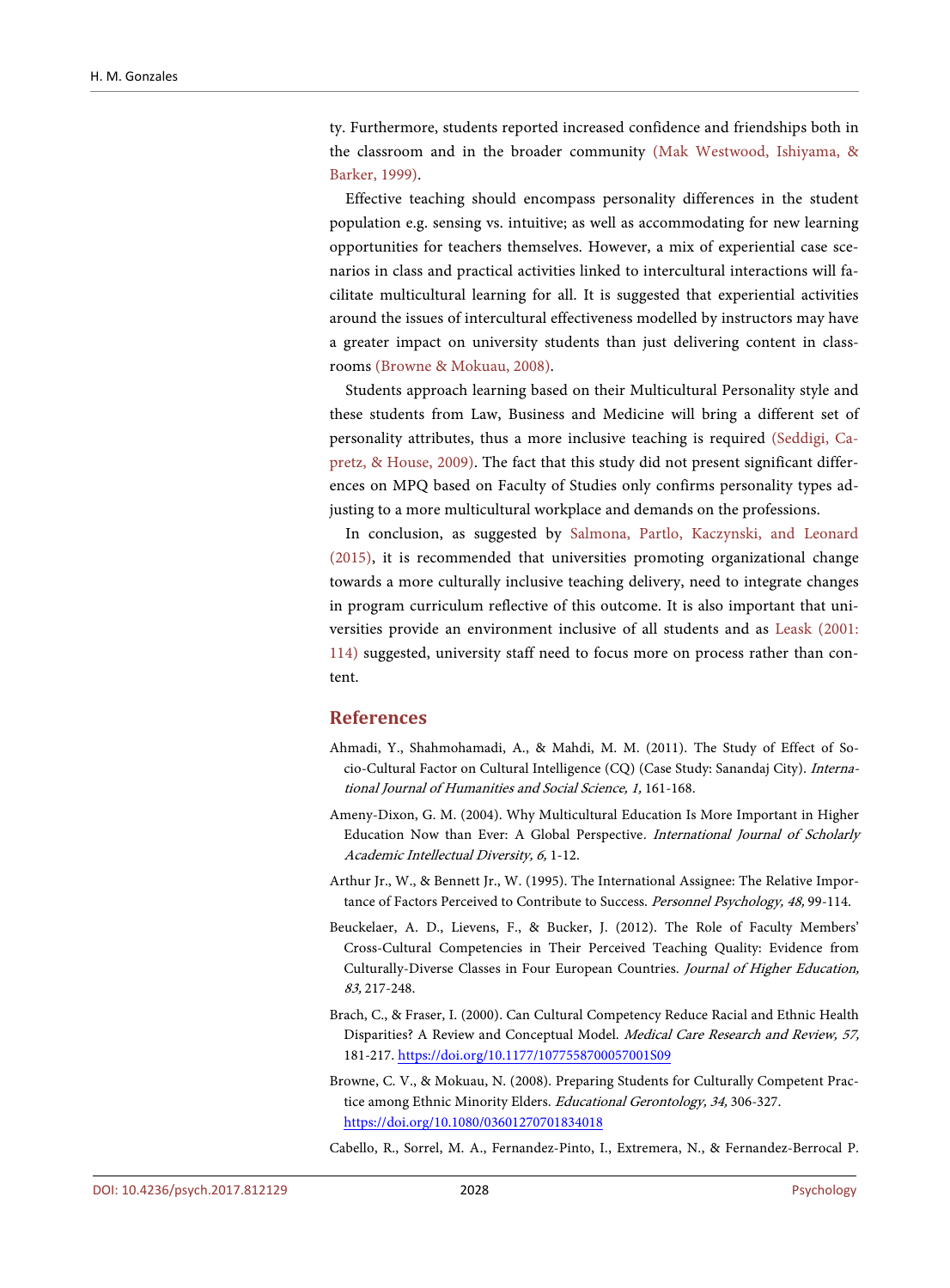(2016). Age and Gender Differences in Ability Emotional Intelligence in Adults: A Cross-Sectional Study. Developmental Psychology, 52, 1486-1492. <https://doi.org/10.1037/dev0000191>

- <span id="page-14-3"></span>Chu, E., White, F. A., & Verrelli, S. (2017). Biculturalism amongst Ethnic Minorities: Its Impact for Individuals and Intergroup Relations: Biculturalism. Australian Journal of Psychology. (In press)
- <span id="page-14-0"></span>Deardorff, D. K. (2006). Identification and Assessment of Intercultural Competence as a Student Outcome of Internationalization. Journal of Studies in International Education, 10, 241-266.<https://doi.org/10.1177/1028315306287002>
- <span id="page-14-1"></span>Deardorff, D. K. (2011). Assessing Intercultural Competence. New Directions for Institutional Research, 149, 65-79.
- <span id="page-14-10"></span>Ellis, B. J. (2013). Older Undergraduate Students Bringing Years of Experience to University Studies: Highlights, Challenges and Contributions. Australian Journal of Adult Learning, 53, 351.
- <span id="page-14-12"></span>Gawali, G., & Khattar, T. (2016). The Influence of Multicultural Personality on Attitude towards Religious Diversity among Youth. Journal of the Indian Academy of Applied Psychology, 42, 114-123.
- <span id="page-14-9"></span>Grossman, M., & Wood, W. (1993). Sex Differences in Intensity of Emotional Experience: A Social Role Interpretation. Journal of Personality and Social Psychology, 65, 1010-1022. <https://doi.org/10.1037/0022-3514.65.5.1010>
- <span id="page-14-7"></span>Hendriks, A. A. J., Hofstee, W. K., & De Raad, B. (1999). The Five-Factor Personality Inventory (FFPI). Personality and Individual Differences, 27, 307-325.
- <span id="page-14-8"></span>Houtz, J. C., Ponterotto, J. G., Burger, C., & Cherylynn, M. (2010), Problem Solving Style and Multicultural Personality Dispositions: A Study of Constructive Validity. Psychological Reports, 36, 927-937. <https://doi.org/10.2466/pr0.106.3.927-938>
- <span id="page-14-4"></span>LaFromboise, T., Coleman, H. L. K., & Gerton, J. (1993). Psychological Impact of Biculturalism: Evidence and Theory. Psychological Bulletin, 114, 395-412. <https://doi.org/10.1037/0033-2909.114.3.395>
- <span id="page-14-14"></span>Leask, B. (2001). Bridging the Gap: Internationalizing University Curricula. Journal of Studies in International Education, 5, 100-115. <https://doi.org/10.1177/102831530152002>
- <span id="page-14-2"></span>Lee, Y.-T. (2010). Home versus Host—Identifying with Either, Both, or Neither? The Relationship between Dual Cultural Identities and Intercultural Effectiveness. International Journal of Cross Cultural Management, 10, 55-76. <https://doi.org/10.1177/1470595809359583>
- <span id="page-14-6"></span>Leone, L., Van der Zee, K. I., van Oudenhoven, J. P., Perugini, M., & Ercolani, A. P. (2005). The Cross-Cultural Generalizability and Validity of the Multicultural Personality Questionnaire. Personality and Individual Differences, 38, 1449-1462.
- <span id="page-14-13"></span>Mak, A. S., Westwood, M. J., Ishiyama, F. I., & Barker, M. C. (1999). Optimising Conditions for Learning Sociocultural Competencies for Success. International Journal of Intercultural Relations, 23, 77-90.
- <span id="page-14-5"></span>McAllister, G., & Irvine, J. J. (2000). Cross Cultural Competency and Multicultural Teacher Education. Review of Educational Research, 70, 3-24. <http://www.jstor.org.ipacez.nd.edu.au/stable/1170592> <https://doi.org/10.3102/00346543070001003>
- <span id="page-14-11"></span>Moran, L. (2016). Constructions of Race: Symbolic Ethnic Capital and the Performance of Youth Identity in Multicultural Australia. Ethnic and Racial Studies, 39, 708-708. <https://doi.org/10.1080/01419870.2015.1080375>